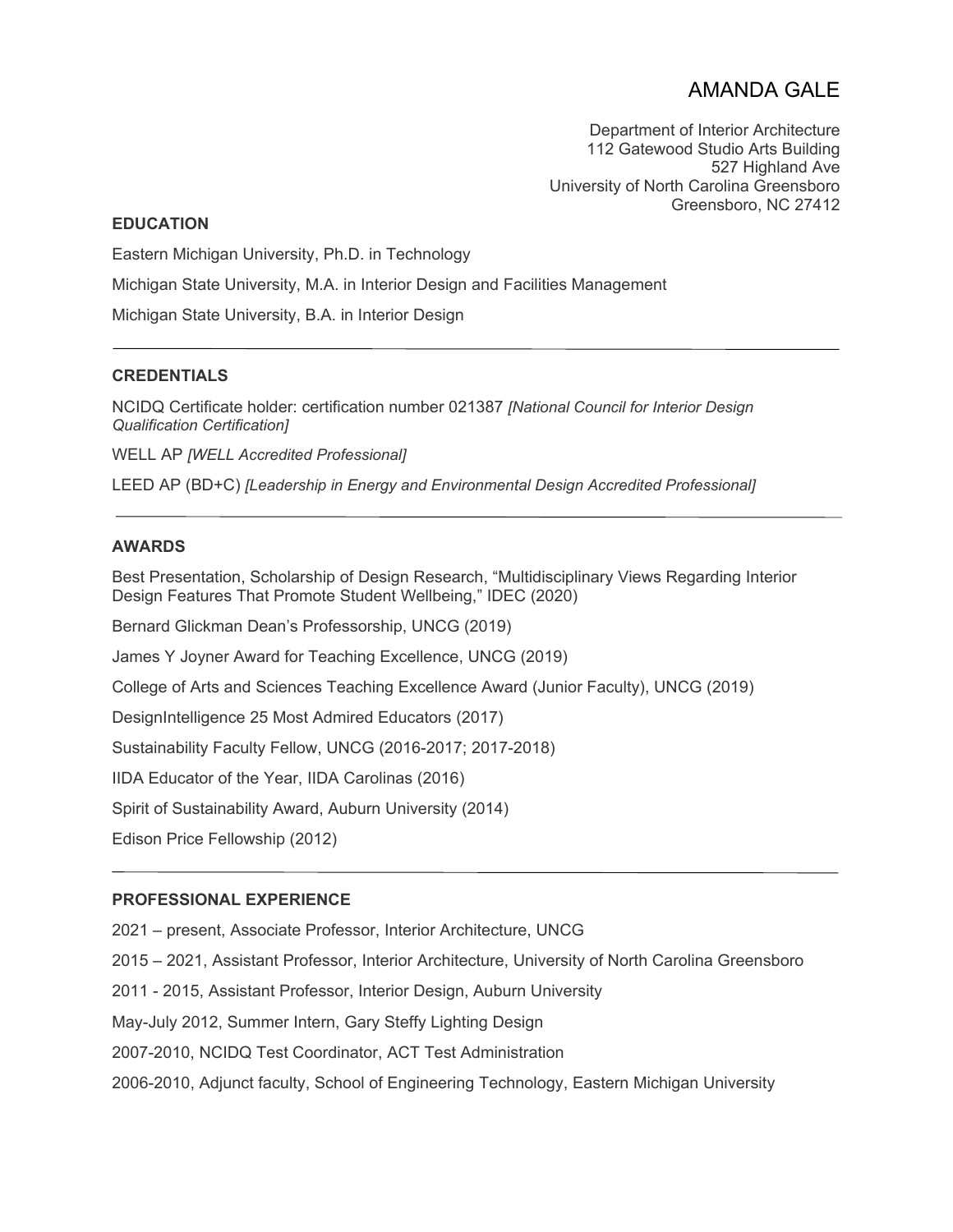2001-2003, Interior Designer, Contract Environments Inc.

1999-2001, AutoCAD detailer, Microlab Design Department, Michigan State University

# **RECENT COURSES TAUGHT**

Architectural Lighting Design Env & Exp: Sustainable Built Environments Interior Architecture studios (2nd, 3rd, 4th year, and graduate) Internships in Interior Architecture Light + Sound Research Methods

## **RECENT PUBLICATIONS**

Sickler, S. & **Gale, A.** (in press). Exploring the vertical design charrette as an alternative to traditional service-learning. Journal of Community Engagement and Scholarship.

**Gale, A.**, & Sickler, S. (2019). Service Abroad: Exploring cultural understanding through servicelearning experiences in Fiji. *The International Journal of Design in Society*

Ford, C., **Gale, A.**, & Sickler, S., and Amamoo, A. (2017). Sustainable expectations: An inside look toward the ethos of sustainable design in the interior design profession. *Design Principles and Practices: An International Journal, 11*(1), 15-27.

**Gale, A.,** Duffey, M.A., Park-Gates, S., & Peek, P.F. (2017). Soft skills versus Hard skills: Practitioners' Perspectives on Interior Design Interns. *Journal of Interior Design, 42*(4), 45-63.

Duffey, M.A. & **Gale, A.** (2015). Indoor or outdoor: Free Wi-Fi and new patterns of behavior for privately owned public space. *Journal of City, Culture, and Architecture, 1*(1), 69-78.

**Gale, A**., Martin, D., Martin, K., & Duffey, M.A. (2014). The burnout phenomenon: A comparative study of student attitudes towards collaborative learning and sustainability. *Journal of Interior Design, 39(*1), 17-31.

# **RECENT CONFERENCE PRESENTATIONS**

Bischler, P. & **Gale, A.** (2021). FlexiRocker. For presentation at and publication in proceedings of the 58th Annual conference of the Interior Design Educators Council, virtual.

**Gale, A**. & Bender, D. (2020). Teaching soft skills in CIDA accredited programs. For presentation at and publication in proceedings of the 57th Annual conference of the Interior Design Educators Council, Tulsa, OK

**Gale, A.** & Marshall-Baker, A. (2020). Multidisciplinary views regarding interior design features that promote wellbeing. For presentation at and publication in proceedings of the 57th Annual conference of the Interior Design Educators Council, Tulsa, OK